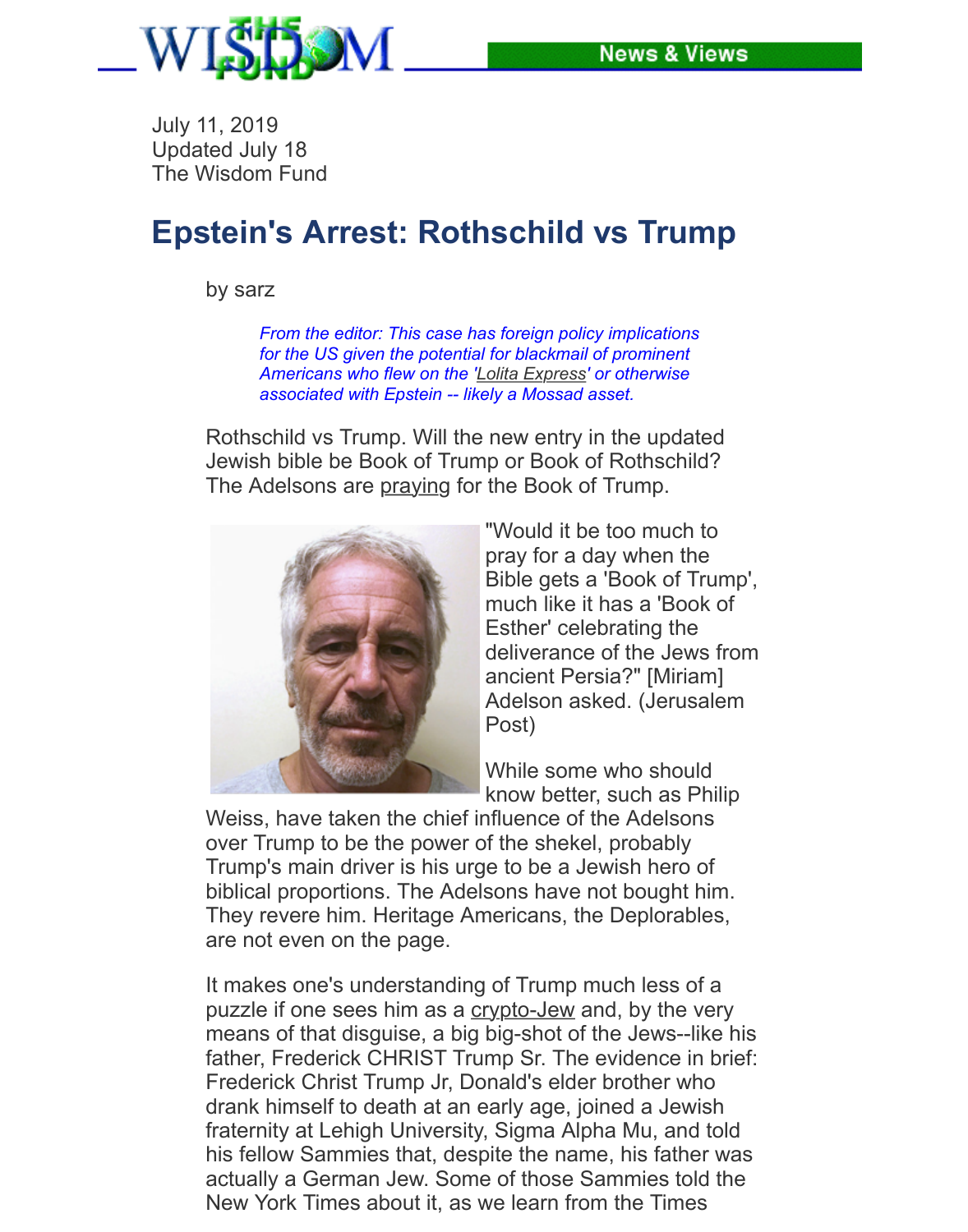big mover and shaker) crypto-Jew.

To what end the deception? Some sort of service to Jews that would be better done in goy-guise. Such as heading a manifestly anti-Jewish organization, such as the KKK, as several other crypto-Jews have done. During the campaign an NYT clipping from the 20s surfaced for a day, and was then quickly dropped by the supposedly hostile Jewish-controlled media. Frederick Trump, the head of the Bayside KKK, had been arrested in a riot. A Jew so dedicated to his tribe would marry a Jew or have his wife convert (as did Lord Rothschild's mother). The Trump family documentation has been fiddled with, as one would expect from the "Christ" middle name. Trump's mother's records have been so muddied that some accounts lead to the inference that she was her own mother. Two of Trump's wives and possibly all three are Jews. Four of Trump's children and possibly all five were born Jews, and all the adult ones have Jewish partners. Most notable is Ivanka, who pretended to convert to marry Kushner--to keep heritage Americans fooled about Trump.

The father's klansman is the son's deplorable.

Trump is far from the only cryptic Jew in American politics. The Roosevelts and the Bushes don't count. Those are melting-pot secular Americans. No crypsis there, really. But Lyndon Johnson is a definite case, as Salvador Astucia points out in his Opium lords: Israel, the Golden Triangle, and the Kennedy assassination. That circumstance was of political consequence. Otherwise, Israel would not have with impunity attacked the USS Liberty and killed thirty four Americans. Another American politician under crypsis, as I argue below, is Nancy Pelosi, two heartbeats away from the presidency. Her political stance would be quite different if she were not passing for Catholic.

That Trump is a Jew in disguise wh[o intense](file:///Users/emasud/Documents/TWF/News/Y2013/0608-USSLiberty.html)ly identifies with that role clarifies otherwise puzzling policies. From day one Trump has done all he can for Jews, be it the Goldman Sachs appointments or war, kinetic or via sanctions, on Syria, Hezbollah and Iran. Meantime, the Wall is nowhere to be seen. It's not five-dimensional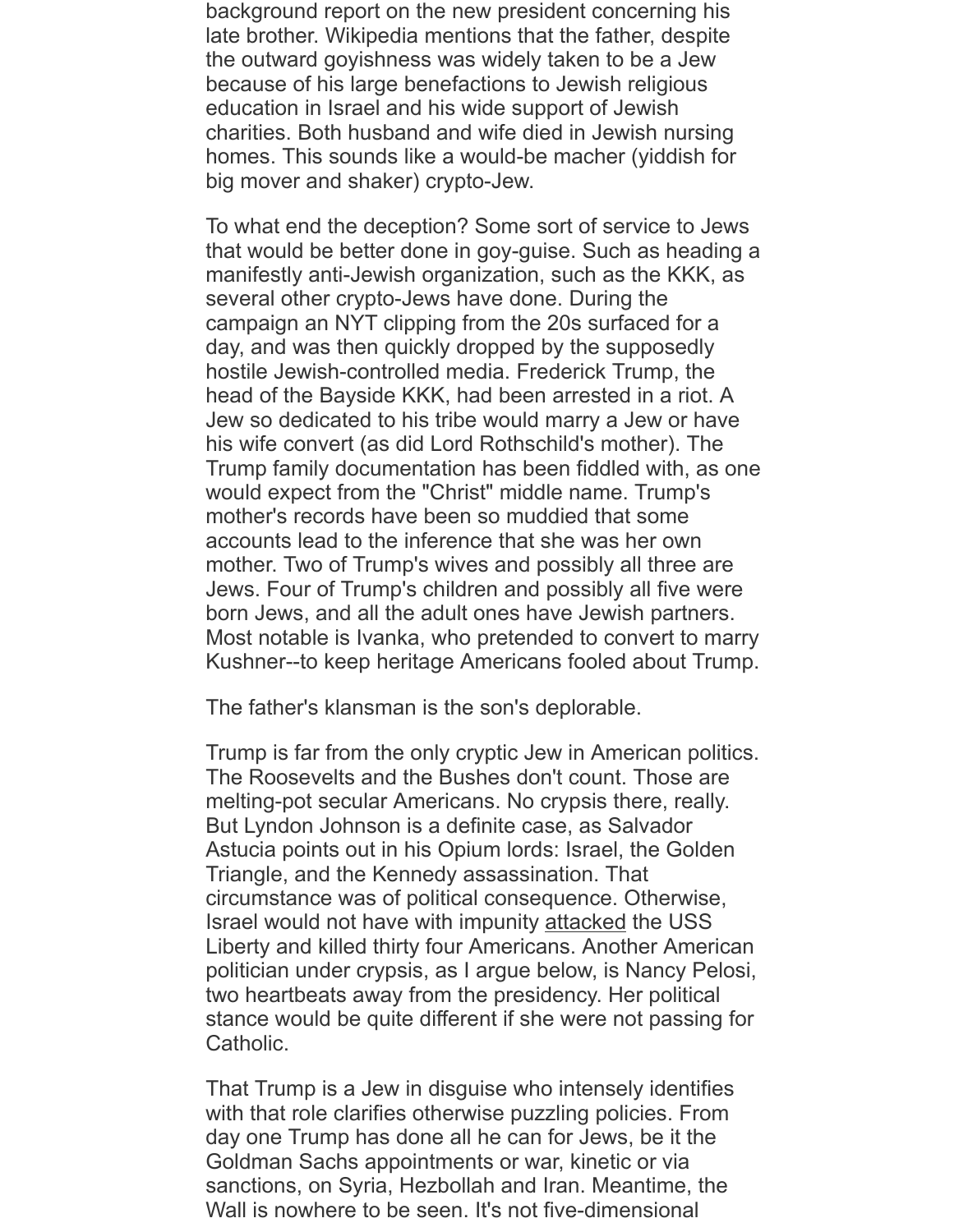their admiration without giving the game away to goys. You can't tell who might be looking over your shoulder in this digital age. Well, you can have it both ways. With deniability. The (Jewish Daily) Forward, shared with its intended audience the delicious news that the new president is one of theirs by telling of brother Freddy's confession to his frat brothers that his father was actually a (top of the old Jewish pecking order) German Jew. The Forward immediately follows this with the bald assertion, "Trump Sr. and Trump Jr., who share the middle name Christ, are not Jewish," and goes on to [say they](https://forward.com/news/346731/trumps-brother-rebelled-against-their-authoritarian-father-by-joining-a-jew/) had a lotta laughs about the middle name. Nice. Even better is the elaborate cake confected in the Donald's honor by one Wayne Root a New York TV producer and host, who loves skating on thin icing. He begins with,"Did we just elect our first Jewish president?" and after many a tasty layer concludes, in bold, with, "Trust me, by almost every possible measurement, we've just elected our first Jewish president." Wonderful. Root has it both ways, affirming while denying[, all th](https://www.foxnews.com/opinion/trump-is-headed-to-the-white-house-did-we-just-elect-our-first-jewish-president)e way down. Double-talk, thy name is Root! It's recognition like this, from his people, that makes it all worthwhile for the Donald. It keeps him raring to obliterate Iran.

Ultra-Zionism is now, I foresee, turning out to be Trump's undoing. To be the biggest macher in Jew history Trump is doing everything he can think of for Israel. The embassy move. Golan. The Deal of the Century. Threats of sanctions against the whole world. And he's working at the obliteration of Iran.

From the beginning of his campaign Trump has aimed for the destruction of Israel's main remaining enemy, Iran, and the road he has chosen is opposition to the nuclear treaty with that country. The Rothschilds, through their Economist mouthpiece, have repeatedly strenuously opposed Trump scrapping the accord. What they feared has now come to pass and they are really, really annoyed. There is a battle shaping up that pits globalist finance against Likudnik Zionism.

Funny how Lord R's son was once dating the Trump bimbo. It's no coincidence the viral bimbo-snub was by Rothschild servitors Lagarde, May, Macron and Trudeau.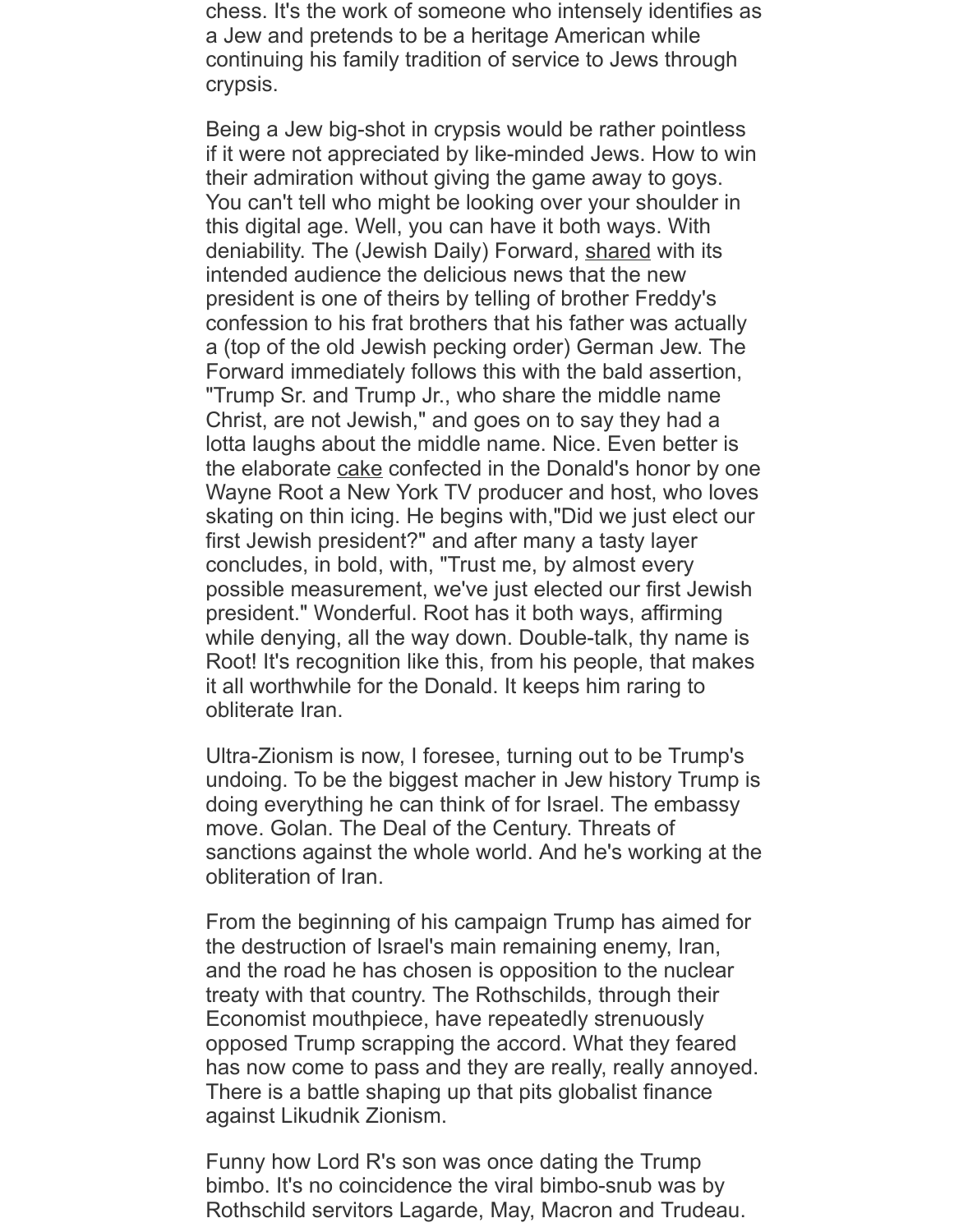Leaked. Oh de[ar. And](https://www.dailymail.co.uk/news/article-7220335/Britains-man-says-Trump-inept-Cables-ambassador-say-dysfunctional.html) it just happens that the R-tentacle in DC (now resigned) foresees disgrace. Wonder if that goes beyond pussy grabbing. Must do--that much Trump has already withstood. Epstein has just been arrested. Trump is known to have traveled on the Lolita Express at least once, and fourteen of his personal phone numbers are listed in Epstein's directory. That's the least of it. What about leaked 'Mossad' films? Katie J says it was all openly being filmed. It was part of the excitement.

Epstein is a Potemkin 'billionaire'. There is no credible normal accounting for his apparent wealth, of which the source and amount are both suspect. So his child sex (and child sacrifice?) retreats are most likely a 'Mossad' blackmail operation--or, for in[siders, a](file:///Users/emasud/Documents/TWF/News/News2019.html) means of generating mutual trust through mutual blackmailability. Could this arrest be the Rothschilds sacrificing Epstein, a major resource? Some days before the arrest a federal appeals court in Florida ordered the unsealing of 2000 pages of documents pertaining to his case. Epstein could have scooted to Israel where state policy forbids the extradition of Jews, but he continued to hover about the scenes of his ugly crimes. Did he think he was invulnerable--or is it his job is to confess and take Trump down with him in a plea bargain?

How could Mossad be used against an American president for being too aggressive on behalf of Israel? Hitler expressed in his memoirs the view that behind the Zionist wish for a Jewish homeland the real aim was conferring sovereign immunity on a criminal tribe. There are those who say that Israel's Mossad is actually a private army at the disposal of the Rothschilds, meaning that in a contest of wills between the Rothschilds and the Israeli government, the private Rothschilds would command Mossad loyalty. The head of the Rothschild clan was after all the private individual to whom the Balfour declaration was addressed. Mossad predates Israel. Would the Rothschilds and the other mega Jews associated with them give up their private army to state control by Israeli politicians or would they insist on keeping control, with the benefit of the mask of sovereign immunity?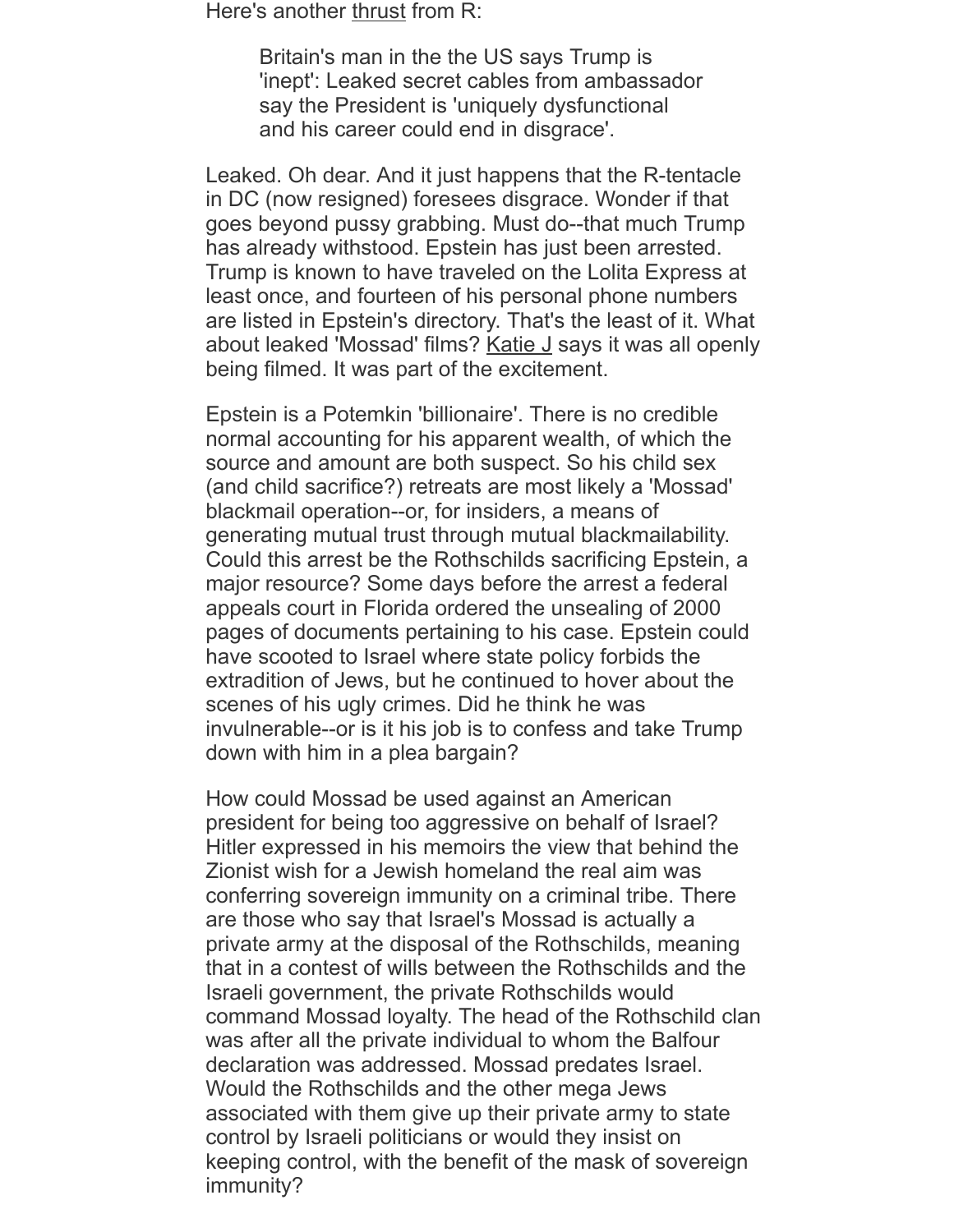known Judaic trolls doxxing one another, presumably those of Israel's Ministry of Strategic Affairs facing off against those of Mossad.

In a way, it does not matter whether or not Epstein is a Mossad operative. If the Mossad is under Israeli state control, the Rothschilds have something else. Now that much of the world's wealth is revealed by computer analysis to be under a tight central authority, it stands to reason that there are state-sized bureaucracies beyond our gaze. We do know that the Rothschild family was personally involved with setting up Epstein's activities. It is natural to suppose that he is primarily their creature, and not that of the Israeli state.

His [Dershowitz's] social profile began to improve in 1996 upon meeting the financier Jeffrey Eps[tein th](https://www.bostonmagazine.com/news/2016/12/11/alan-dershowitz/2/)rough Lynn Forester de Rothschild, a Martha's Vineyard friend. She told him Epstein was a brilliant autodidact who loved meeting interesting people.

Trump is on record saying to New York magazine in 2002:

I've known Jeff for fifteen years. Terrific guy, He's a lot of fun to be with. It is even said that he likes beautiful women as much as I do, and many of them are on the younger side.

Two thousand pages of Epstein documents have been ordered to be unsealed. We will soon know if Trump's name figures damningly in the unsealed documents.

Trump said on being asked about the arrest that he did not know anything about it. The arrest seems not to have been on the initiative of his department of justice. It was A an autonomous act by prosecutors of the United States Attorney's Office for the Southern District of New York, which has the reputation of "having its own foreign policy." They have considerable autonomy from the justice department, but, as their refusal to do their duty re 9/11 indicates, they seem to answer to some external force.

Trump rewarded well the Florida federal attorney who had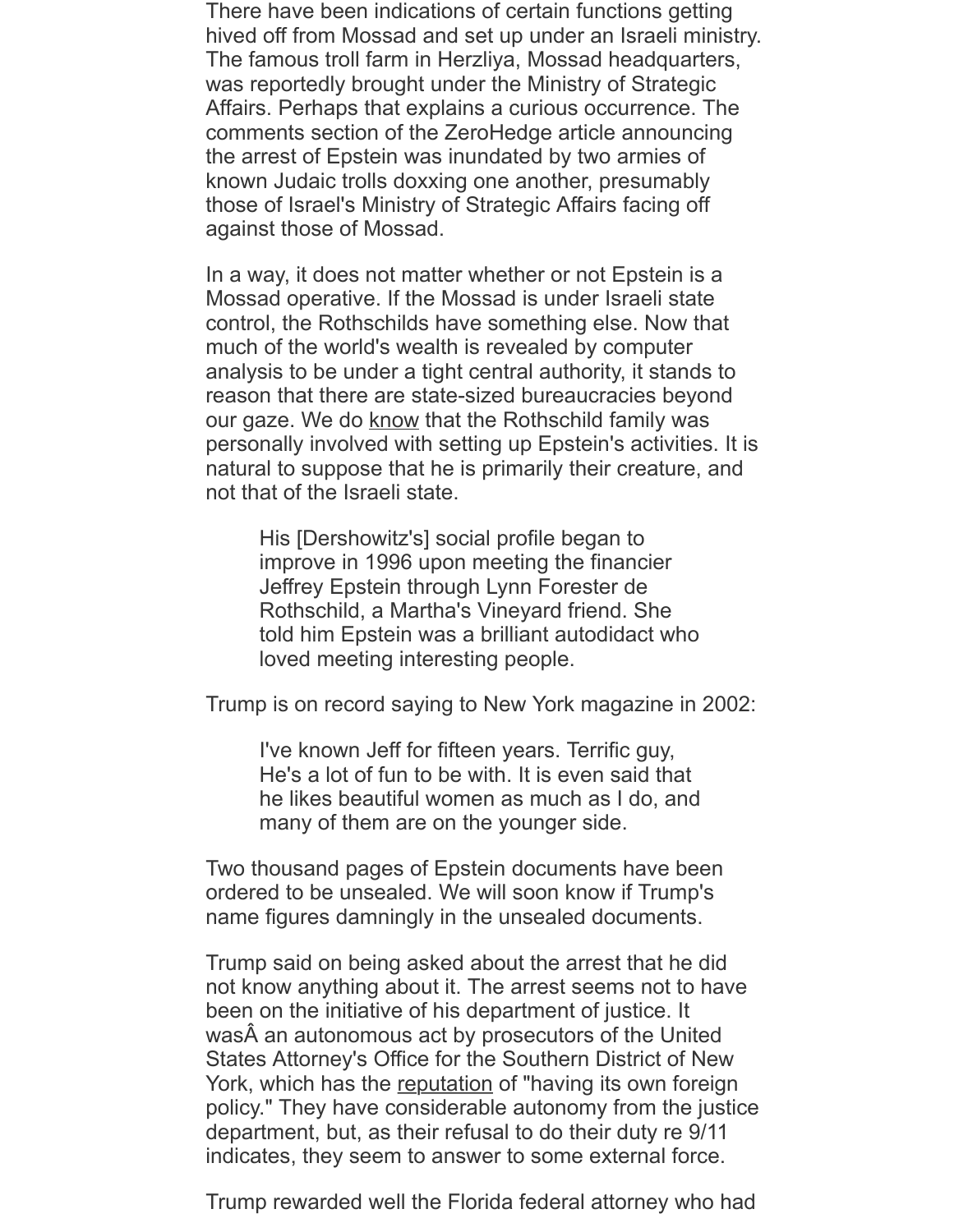comes nearly two weeks after the Justice Department announced that it would not throw out his 2008 non-prosecution agreement, even [th](https://www.miamiherald.com/news/state/florida/article232374872.html)ough a federal judge ruled it was illegal.

Trump has been solidly with Epstein. The initiative for taking Epstein down came from elsewhere.

Christine Pelosi in a tweet laments that certain 'faves' are about to get taken down in the Epstein affair, though she sees it as all for the ultimate good. Christine, a political player in her own right, is Nancy Pelosi's daughter. Fathered by a Jew and married to a Jew, she is also halachically Jewish, though one is not supposed to think that. Her famous mother, who passes for Catholic, is from a Jewish Argentine family, Dalesandro. Like her parents (and daughter) Nancy is under crypsis. Nancy certainly looks Jewish and you can't look more Jewish than CHRISTine. (The major exposé of Nancy's identity was by judicial-inc.biz whose webmaster, before his website went silent, had complained that he was being threatened by the ADL. In those days the directories of Latin American Jewish names listed Dalesandro. The name has since been scrubbed.)

Big Jews are divided in a family quarrel. Nancy Pelosi and her daughter are main agents of the Rothschild/Rockefeller/globalist faction as opposed to the Adelson/Trump/nationalist/Likudnik-Zionist side. That Nancy allegedly has for decades harbored a Chinese spy in her office is no coincidence.

Christine's faves are surely Big Jews and their main servitors such as the Clintons. Faves are on both sides of the divide. They are all Zionists in the larger sense, supporters of the quest for Jew-dominated world empire. For the really big Big Jews Israel [itself is bu](https://www.newsbud.com/2018/02/09/the-rockefellers-and-rothschilds-in-china-a-long-intimate-relationship/)t a step to the real goal, of world domination through money power. (In their bible God promises Jews world domination, and sanctions their use of usury against other peoples.) World domination through money power is dearer than the Likudnik hold over Palestine. Indeed, the colony there is getting to be more and more a liability and increasingly less a cherished focus of identity.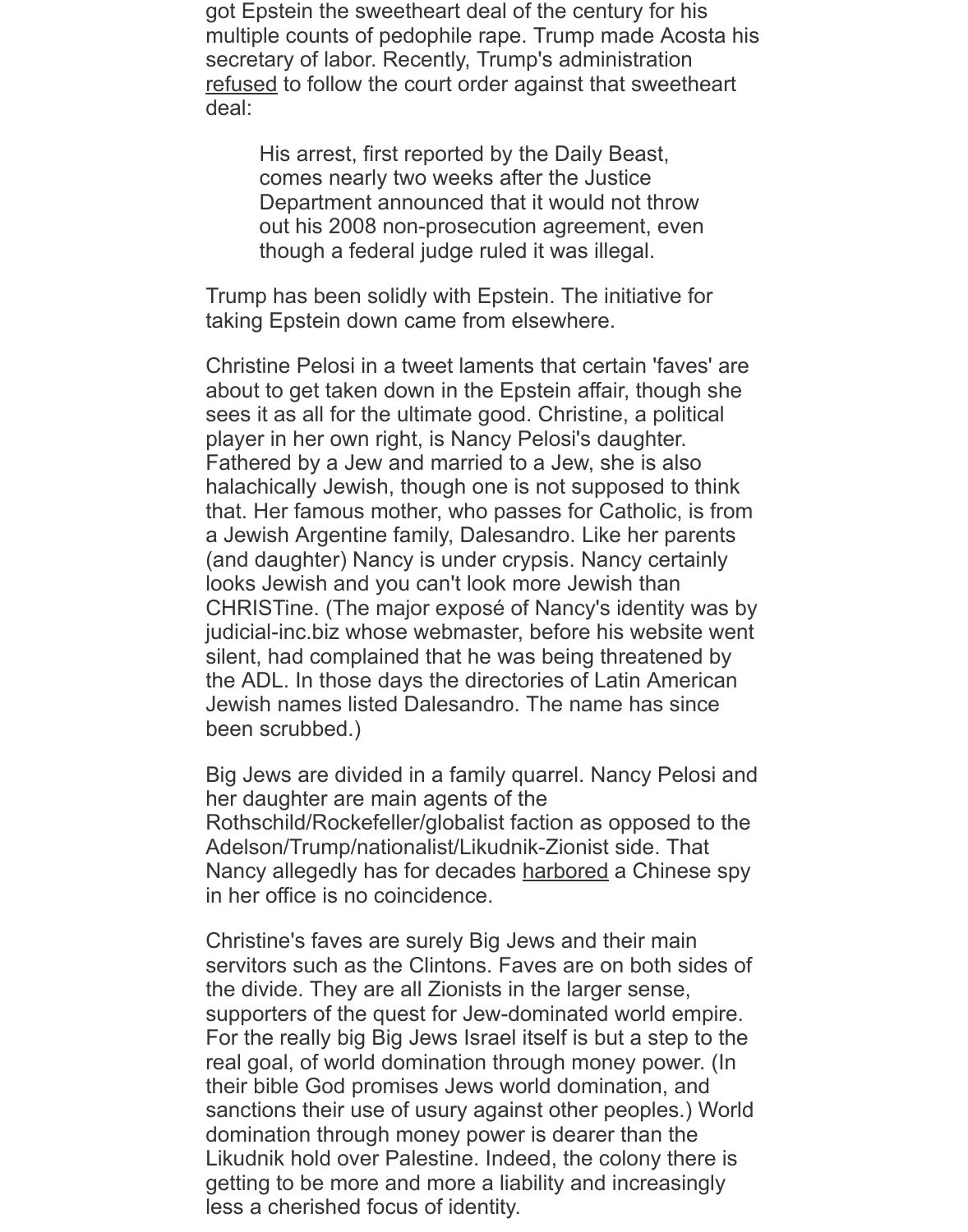journalist who [says Trum](https://www.theatlantic.com/ideas/archive/2019/07/nancy-pelosi-doesnt-want-impeach-acosta-or-trump/593575/)p raped her.

It's generally understood that Pelosi doesn't want to aid Trump's next campaign by arousing sympathy for him as unfairly besieged. Maybe. Or maybe it's a ripe fruit that's about to fall into her lap, so why be accused of picking it?

If Trump is brought crashing down by the Epstein case, there will be but a small obstacle keeping Nancy from being POTUS. Since rumors linking Pence to pedophilia are so persistent, who knows, maybe two high definition videos on the internet, not just one, will do the trick.

A new crypto-Jew POTUS will take over from the old one. Gracefully, without reaching.

Some of Christine Pelosi's faves have to go. If Trump is going, surely Christine knows.

Xymphora is dead wrong about the Epstein arrest being on behalf of Israel. It is of course against Trump, but it is not "Khazar anger at Trump's failure to attack Iran." It is Rothschild anger at crypto-Jew Trump for his foolhardy policy of seeking to obliterate Iran for Likudnik Israel despite the threat to the entire dark pool of Judaic capital through the implosion of nearly a quadrillion dollars of [derivatives](http://xymphora.blogspot.com/2019/07/epstein-ii-return-to-orgy-island.html?m=1) when the price of oil rises past the breaking point.

Trump's America has spent a fortune on developing "usable" nukes for the purpose. Putin has made two pertinent statements, one in his state of the nation address of 2018, and one though his close friend and national security advisor Patrushev.The first is:

> I believe it [is] my duty to say this: any use of nuclear weapons of any yield--small, medium or whatever--against Russia or its allies will be regarded as a nuclear attack against our country. Retaliation will be instant with all the ensuing consequences.

The second, delivered in Israel to a much-ballyhooed tripartite conference of Russia, America and Israel is: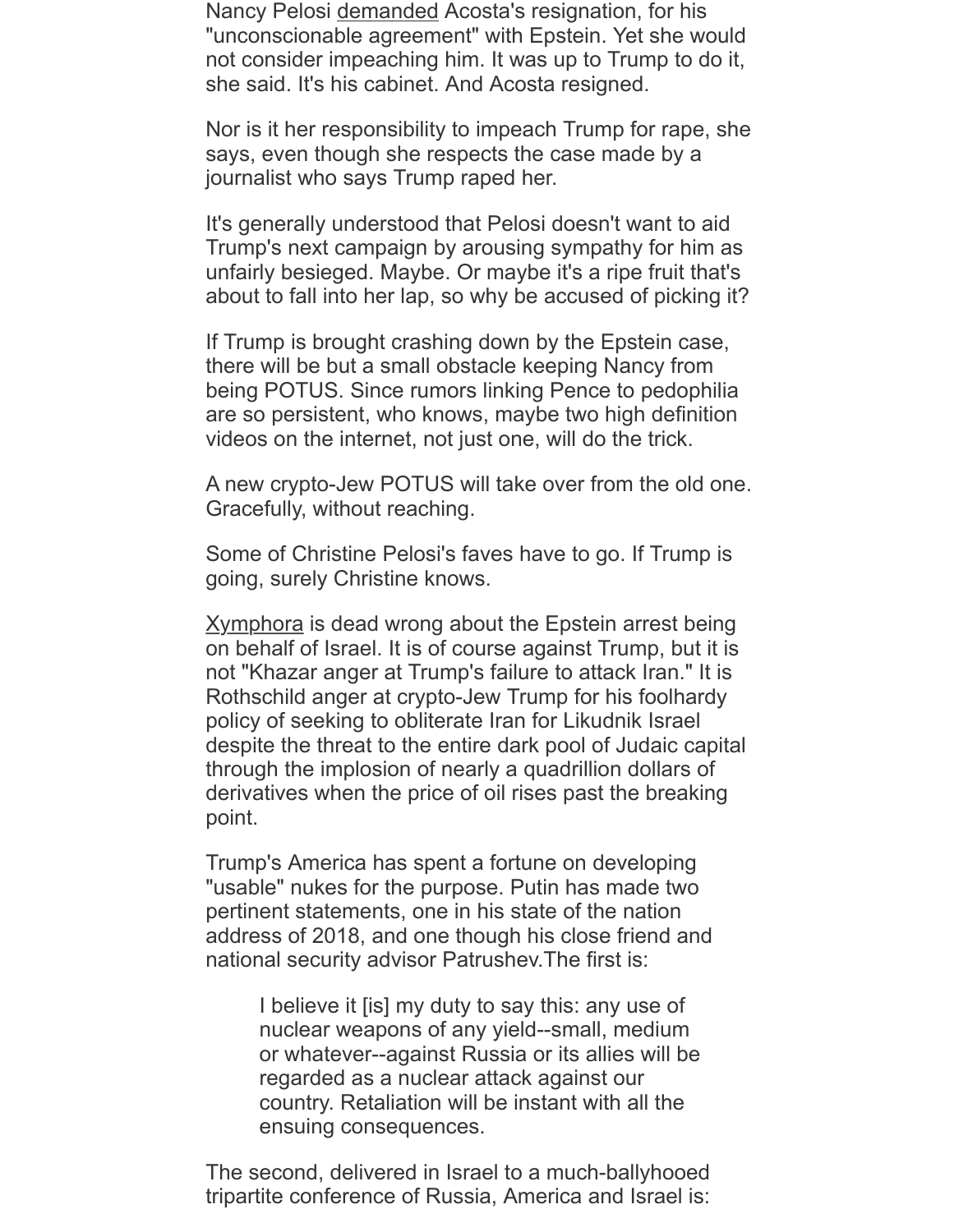## RUSSIA SWEARS IRAN IS ITS ALLY, AFTER TRILATERAL MEETING WITH PM, BOLTON

As Bernhard of Moon of Alabama points out, Iran holds the upper hand. With its back against the wall, it will not back down unless Trump undoes the damage wrought by the sanctions and the breaking of the nuke deal. Iran will drive the price of oil up to two hundred dollars and above, imploding the global economy, and there's nothing Trump can do about it.

...Well, not nothing. He's an impulsive oaf and he could go ahead and sink the global economy or even destroy the planet.

That's why a number of faves have got to be sacrificed.

Look to Trump getting media-hammered with disgrace.

And look to Rothschild's main agent, Soros, a recent convert to the anti-war cause, coming, along with others of his kind, to the support of Tulsi Gabbard.

It's worth remembering that among the early Zionists, along with the Rothschilds, were idealists who envisioned a final coming together of Ashkenazis with their brothers the Palestinians, a people genetically identical to Yemeni [Jews, th](https://www.bostonglobe.com/opinion/2019/06/30/soros-and-koch-brothers-team-end-forever-war-policy/WhyENwjhG0vfo9Um6Zl0JO/story.html?outputType=amp)e last surviving fragment of the original Abrahamic Hebrews. Since the Rothschilds are rethinking basics, one can even imagine a one man one vote solution to Palestine.

Trump won the mantle of great white hope through deception. Now that he's being attacked by a focused array of power he cannot counter, and with Big Jewry weakened by division, dare we hope for better times?

*[An earlier version [mistakenly took a br](http://www.twf.org/News/Y2010/0903-OneState.html)ief conversation between Hannity and Trump regarding Bill Clinton and Epstein to be a response to the impending arrest. It was actually from the 2015 presidential campaign.]*

## PDF